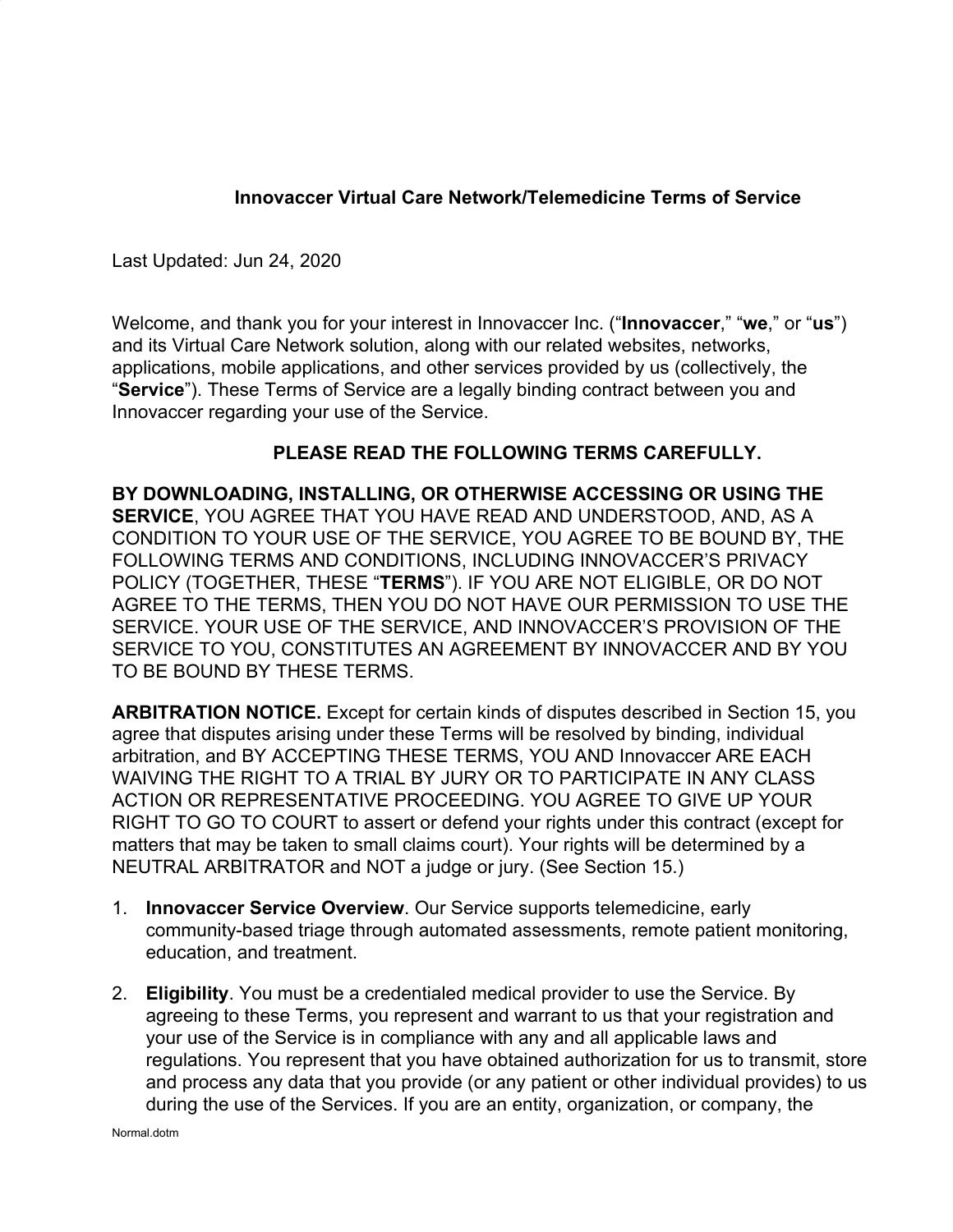individual accepting these Terms on your behalf represents and warrants that they have authority to bind you to these Terms and you agree to be bound by these Terms.

- 3. **Accounts and Registration**. To access the Service, you must register for an account. When you register for an account, you will be required to provide your National Provider Identifier (NPI). If you are not a provider or do not find your NPI in the system, please contact support at [covid19support@innovaccer.com](mailto:covid19support@innovaccer.com) or call at +1 888 98COV19 (+1 888 982 6819). You agree that the information you provide to us is accurate and that you will keep it accurate and up-to-date at all times. You are solely responsible for maintaining the confidentiality of your account, and you accept responsibility for all activities that occur under your account. If you believe that your account is no longer secure, then you must immediately notify us at mailto:covid19support@innovaccer.com
- 4. **General Payment Terms**. You have to pay Innovaccer fees for the Services as per the rates and plans published on Innovaccer website and/or as otherwise agreed with you. The fees may vary on the plan that you select. Before you pay any fees, you will have an opportunity to review and accept the fees that you will be charged. All fees are in U.S. Dollars and are non-refundable.
	- **4.1 Price.** Innovaccer reserves the right to determine pricing for the Service. Innovaccer will make reasonable efforts to keep pricing information published on the website up to date. We encourage you to check our website periodically for current pricing information. Innovaccer may change the fees for any feature of the Service, including additional fees or charges, if Innovaccer gives you advance notice of changes before they apply. Innovaccer, at its sole discretion, may make promotional offers with different features and different pricing to any of Innovaccer's customers. These promotional offers, unless made to you, will not apply to your offer or these Terms.
	- **4.2 Authorization.** You authorize Innovaccer to charge all sums for the orders that you make and any level of Service you select as described in these Terms or published by Innovaccer, including all applicable taxes, to the payment method specified in your account. If you pay any fees with a credit card, Innovaccer may seek pre-authorization of your credit card account prior to your purchase to verify that the credit card is valid and has the necessary funds or credit available to cover your purchase.

## 5. **Licenses**

**5.1 Limited License.** Subject to your complete and ongoing compliance with these Terms, Innovaccer grants you, solely for your professional use, a limited, non-exclusive, non-transferable, non-sublicensable, revocable license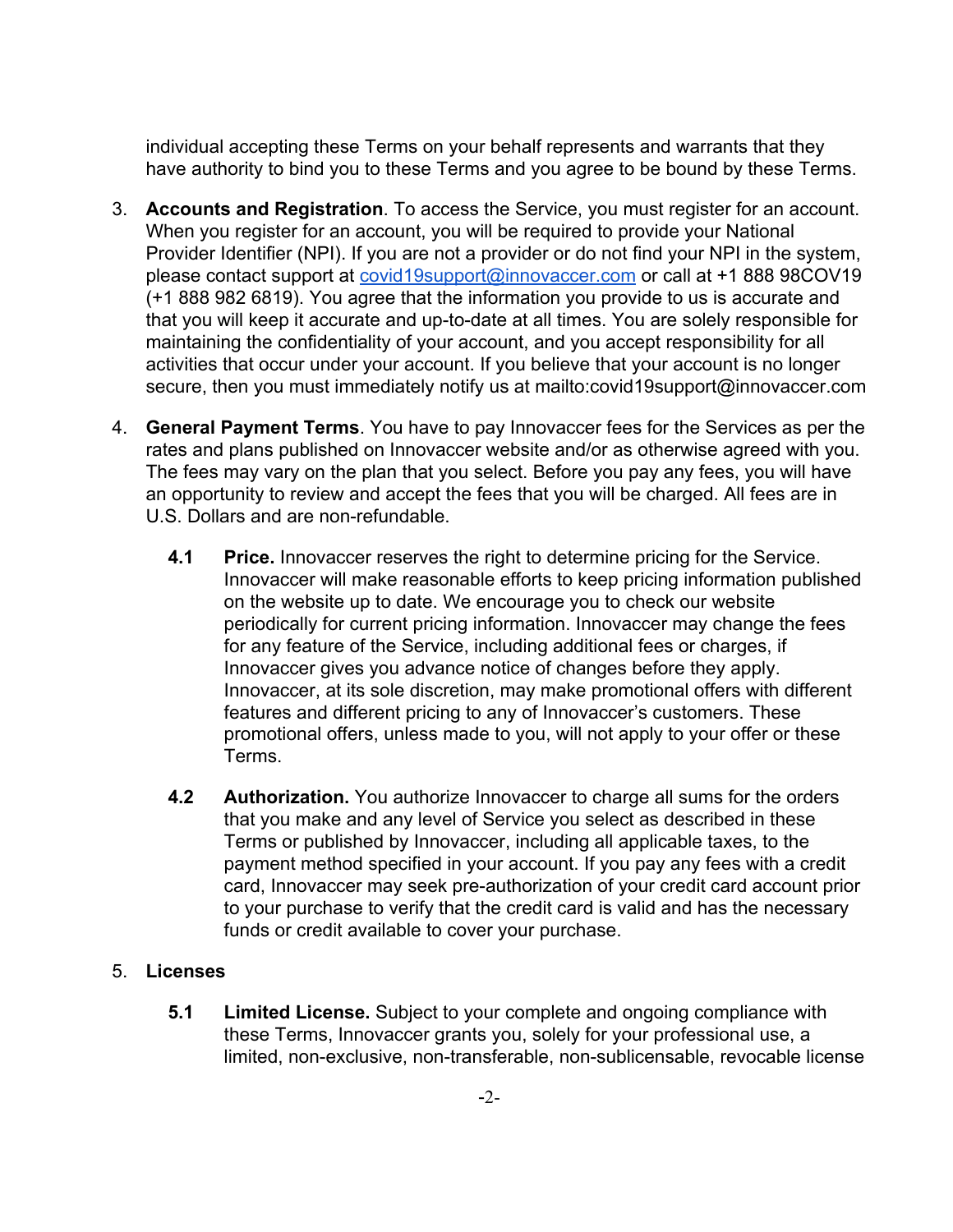to: (a) install and use one object code copy of any mobile application associated with the Service obtained from a legitimate marketplace (whether installed by you or pre-installed on your mobile device by the device manufacturer) on a mobile device that you own or control; and (b) access and use the Service.

- **5.2 License Restrictions.** Except and solely to the extent such a restriction is impermissible under applicable law, you may not: (a) reproduce, distribute, publicly display, or publicly perform the Service; (b) make modifications to the Service; or (c) interfere with or circumvent any feature of the Service, including any security or access control mechanism. If you are prohibited under applicable law from using the Service, you may not use it.
- **5.3 Feedback**. If you choose to provide input and suggestions regarding problems with or proposed modifications or improvements to the Service ("**Feedback**"), then you hereby grant Innovaccer an unrestricted, perpetual, irrevocable, non-exclusive, fully-paid, royalty-free right to exploit the Feedback in any manner and for any purpose, including to improve the Service and create other products and services.
- 6. **Ownership; Proprietary Rights**. The Service is owned and operated by Innovaccer. The visual interfaces, graphics, design, compilation, information, data, computer code (including source code or object code), products, software, services, and all other elements of the Service ("Materials") provided by Innovaccer are protected by intellectual property and other laws. All Materials included in the Service are the property of Innovaccer or its third party licensors. Except as expressly authorized by Innovaccer, you may not make use of the Materials. Innovaccer reserves all rights to the Materials not granted expressly in these Terms.

## 7. **Third Party Terms**

**7.1 Third Party Services and Linked Websites**. Innovaccer may provide tools through the Service that enable you to export information to third party services, including through features that allow you to link your account on Innovaccer with an account on the third party service. By using one of these tools, you agree that Innovaccer may transfer that information to the applicable third party service. Third party services are not under Innovaccer's control, and, to the fullest extent permitted by law, Innovaccer is not responsible for any third party service's use of your exported information. The Service may also contain links to third party websites. Linked websites are not under Innovaccer's control, and Innovaccer is not responsible for their content.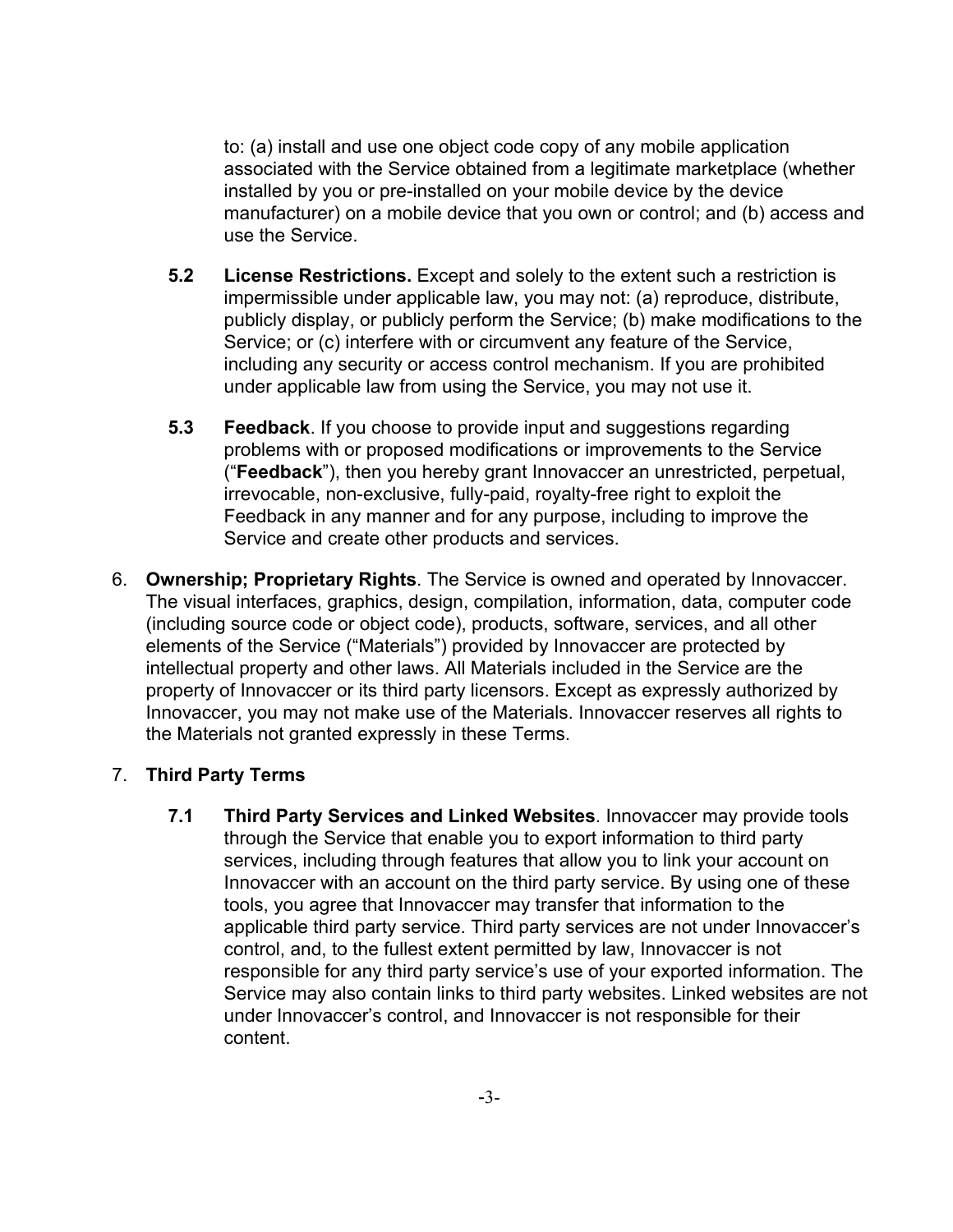**7.2 Third Party Software.** The Service may include or incorporate third party software components that are generally available free of charge under licenses granting recipients broad rights to copy, modify, and distribute those components ("**Third Party Components**"). Although the Service is provided to you subject to these Terms, nothing in these Terms prevents, restricts, or is intended to prevent or restrict you from obtaining Third Party Components under the applicable third party licenses or to limit your use of Third Party Components under those third party licenses.

### 8. **Communications**.

**8.1 Communications with Patients**. You understand that any software or app provided as part of the Services are self-service software or app and you shall be solely responsible for compliance with all applicable laws while using the Services. In particular, you agree that you shall be solely responsible for obtaining any and all legally required consents from the recipients of any communications you cause to be sent through your use of the Services. You further understand and agree that you shall be solely responsible for the content of the emails, text messages and other forms of communication enabled through the Services and for determining who the recipients of such communication will be.

You also represent and agree that you will use the Services for purely informational communications only and that you will not use the Services to transmit marketing or promotional content.

- **8.2 Push Notifications**. When you install our app on your mobile device, you agree to receive push notifications, which are messages an app sends you on your mobile device when the app is not on. You can turn off notifications by visiting your mobile device's "settings" page.
- **8.3 Email**. We may send you emails concerning our products and services, as well as those of third parties. You may opt out of promotional emails by following the unsubscribe instructions in the promotional email itself.

### 9. **Prohibited Conduct**. BY USING THE SERVICE YOU AGREE NOT TO:

- a. use the Service for any illegal purpose or in violation of any local, state, national, or international law;
- b. use the Service to contact patients without appropriate authorization;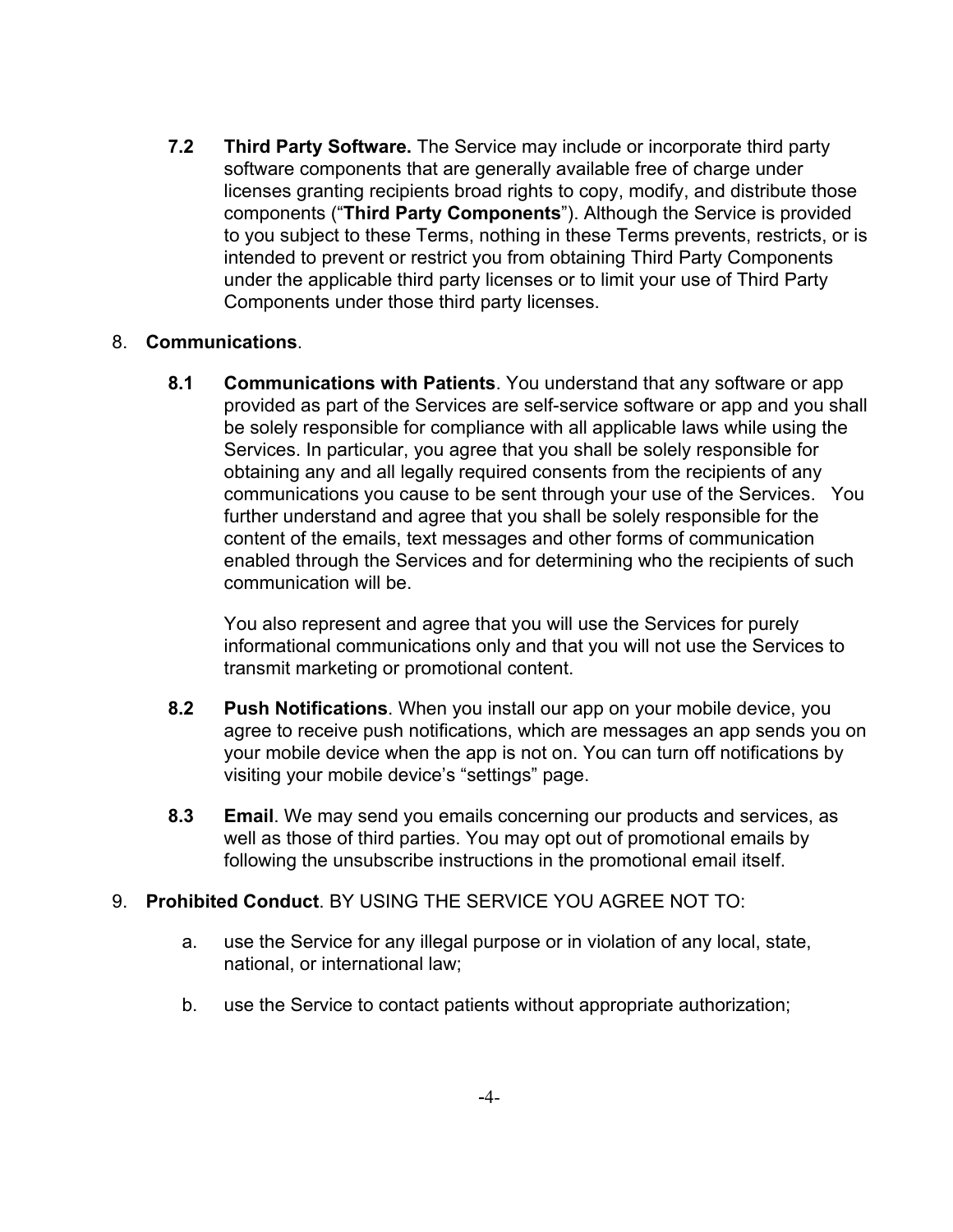- c. violate, or encourage others to violate, any right of a third party, including by infringing or misappropriating any third party intellectual property right;
- d. interfere with security-related features of the Service, including by: (i) disabling or circumventing features that prevent or limit use or copying of any content; or (ii) reverse engineering or otherwise attempting to discover the source code of any portion of the Service except to the extent that the activity is expressly permitted by applicable law;
- e. perform any fraudulent activity including impersonating any person or entity, claiming a false affiliation, accessing any other Service account without permission;
- f. sell or otherwise transfer the access granted under these Terms or any Materials (as defined in Section 6) or any right or ability to view, access, or use any Materials; or
- g. attempt to do any of the acts described in this Section 9 or assist or permit any person in engaging in any of the acts described in this Section 9.
- 10. **Modification of these Terms**. We reserve the right to change these Terms on a going-forward basis at any time upon 7 days' notice Please check these Terms periodically for changes. If a change to these Terms materially modifies your rights or obligations, we may require that you accept the modified Terms in order to continue to use the Service. Material modifications are effective upon your acceptance of the modified Terms. Immaterial modifications are effective upon publication. Except as expressly permitted in this Section 10, these Terms may be amended only by a written agreement signed by authorized representatives of the parties to these Terms. Disputes arising under these Terms will be resolved in accordance with the version of these Terms that was in effect at the time the dispute arose.

### 11. **Term, Termination and Modification of the Service**

- 11.1 **Term.** These Terms are effective beginning when you accept the Terms or first download, install, access, or use the Service, and ending when terminated as described in Section 11.2.
- 11.2 **Termination.** If you violate any provision of these Terms, your authorization to access the Service and these Terms automatically terminate. In addition, Innovaccer may, at its sole discretion, terminate these Terms or your account on the Service, or suspend or terminate your access to the Service, at any time for any reason or no reason, with or without notice. You may terminate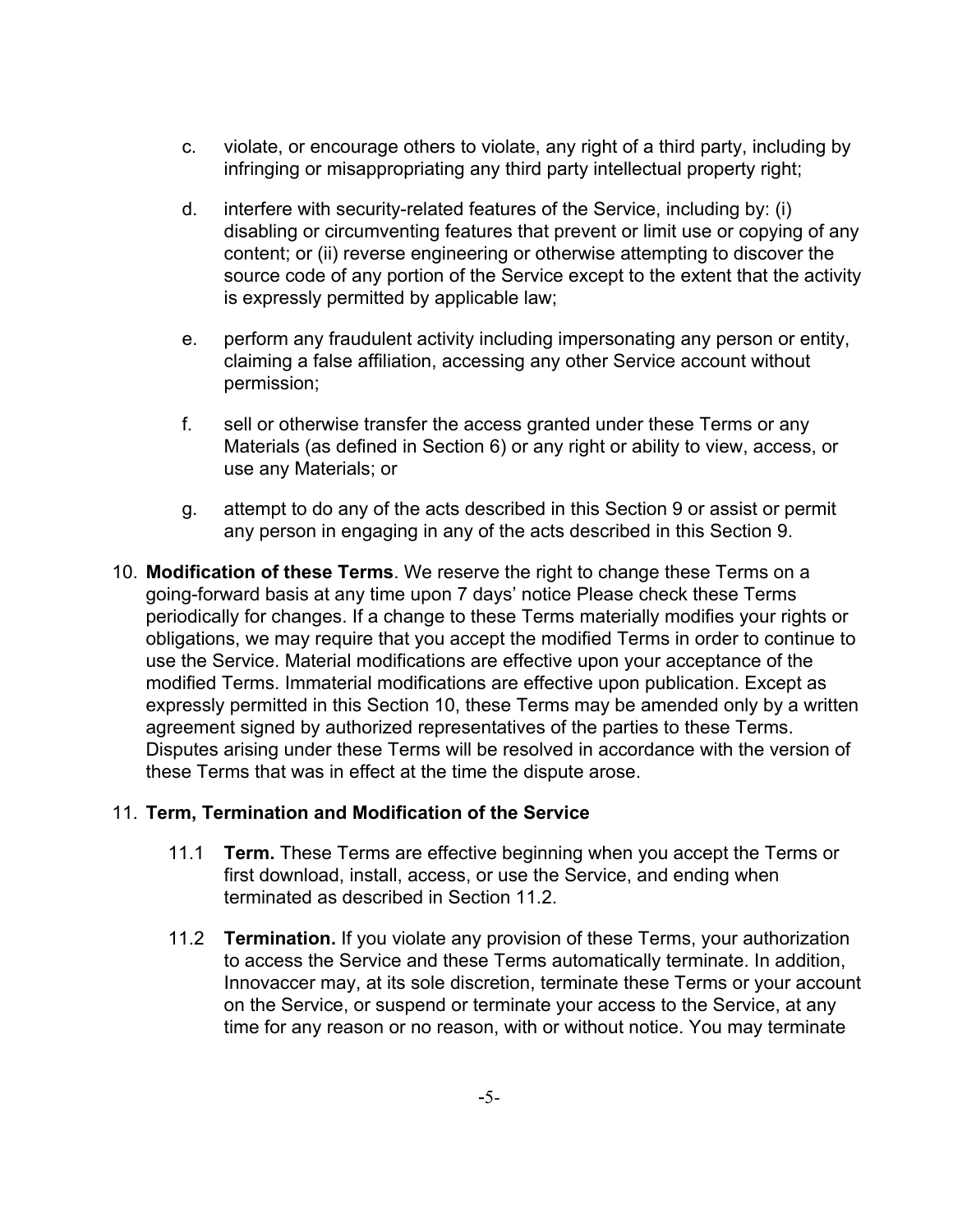your account and these Terms at any time by contacting customer service at covid19support@innovaccer.com

- 11.3 **Effect of Termination.** Upon termination of these Terms: (a) your license rights will terminate and you must immediately cease all use of the Service; (b) you will no longer be authorized to access your account or the Service; (c) you must pay Innovaccer any unpaid amount that was due prior to termination; and (d) all payment obligations accrued prior to termination and Sections 5.3, 6, 11.3, 12, 13, 14, 15 and 16 will survive.
- 11.4 **Modification of the Service.** Innovaccer reserves the right to modify or discontinue the Service at any time (including by limiting or discontinuing certain features of the Service), temporarily or permanently, without notice to you. Innovaccer will have no liability for any change to the Service or any suspension or termination of your access to or use of the Service.
- 12. **Indemnity.** To the fullest extent permitted by law, you are responsible for your use of the Service, and you will defend and indemnify Innovaccer and its officers, directors, employees, consultants, affiliates, subsidiaries and agents (together, the "Innovaccer Entities") from and against every claim brought by a third party, and any related liability, damage, loss, and expense, including reasonable attorneys' fees and costs, arising out of or connected with: (a) your unauthorized use of, or misuse of, the Service; (b) your violation of any portion of these Terms, any representation, warranty, or agreement referenced in these Terms, or any applicable law or regulation; (c) your violation of any third party right, including any intellectual property right or publicity, confidentiality, other property, or privacy right; or (d) any dispute or issue between you and any third party. We reserve the right, at our own expense, to assume the exclusive defense and control of any matter otherwise subject to indemnification by you (without limiting your indemnification obligations with respect to that matter), and in that case, you agree to cooperate with our defense of those claims.

### 13. **Disclaimers; No Warranties**

THE SERVICE AND ALL MATERIALS AND CONTENT AVAILABLE THROUGH THE SERVICE ARE PROVIDED "AS IS" AND ON AN "AS AVAILABLE" BASIS. INNOVACCER DISCLAIMS ALL WARRANTIES OF ANY KIND, WHETHER EXPRESS OR IMPLIED, RELATING TO THE SERVICE AND ALL MATERIALS AND CONTENT AVAILABLE THROUGH THE SERVICE, INCLUDING: (A) ANY IMPLIED WARRANTY OF MERCHANTABILITY, FITNESS FOR A PARTICULAR PURPOSE, TITLE, QUIET ENJOYMENT, OR NON-INFRINGEMENT; AND (B) ANY WARRANTY ARISING OUT OF COURSE OF DEALING, USAGE, OR TRADE. INNOVACCER DOES NOT WARRANT THAT THE SERVICE OR ANY PORTION OF THE SERVICE, OR ANY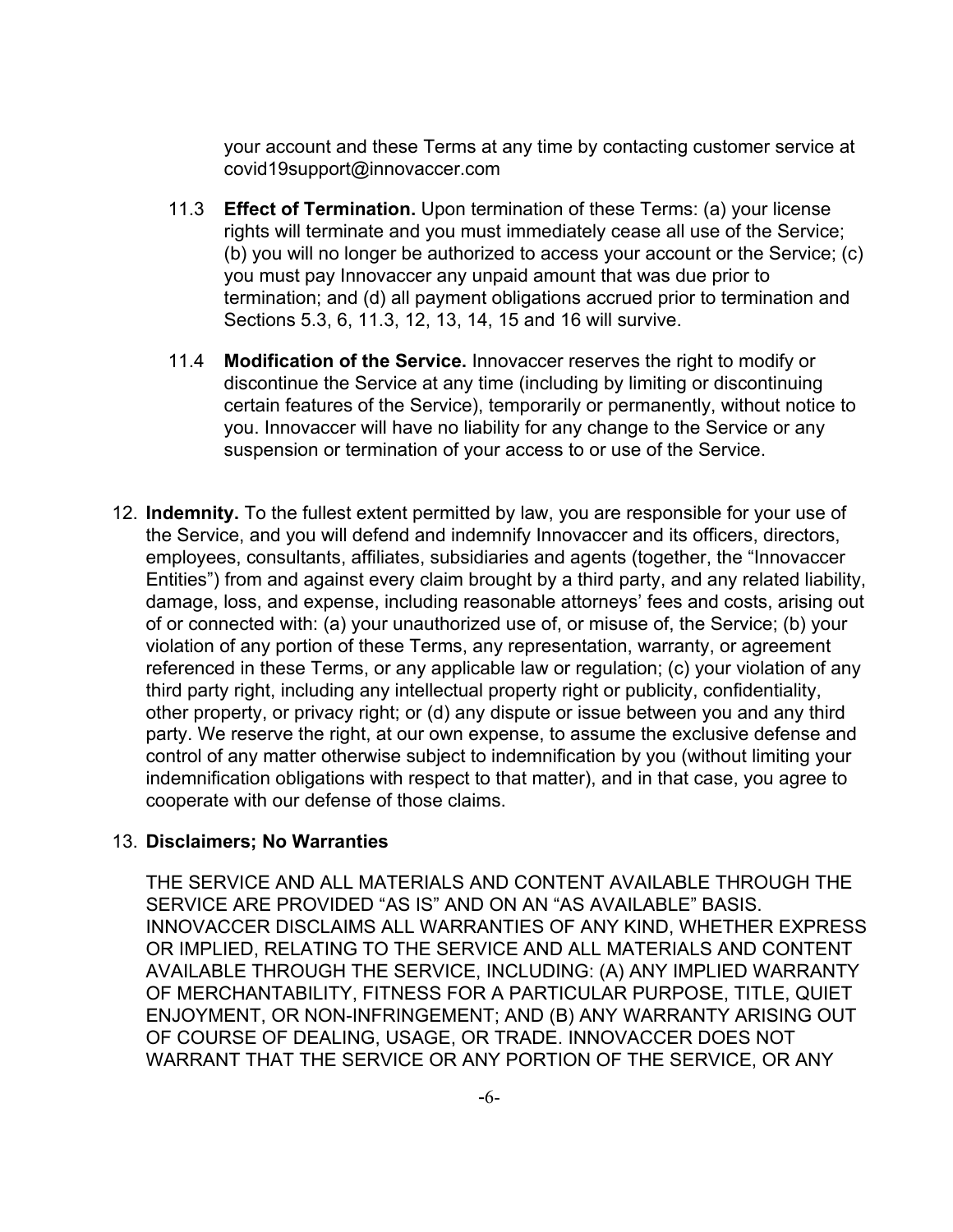MATERIALS OR CONTENT OFFERED THROUGH THE SERVICE, WILL BE UNINTERRUPTED, SECURE, OR FREE OF ERRORS, VIRUSES, OR OTHER HARMFUL COMPONENTS, AND INNOVACCER DOES NOT WARRANT THAT ANY OF THOSE ISSUES WILL BE CORRECTED.

NO ADVICE OR INFORMATION, WHETHER ORAL OR WRITTEN, OBTAINED BY YOU FROM THE SERVICE OR INNOVACCER ENTITIES OR ANY MATERIALS OR CONTENT AVAILABLE THROUGH THE SERVICE WILL CREATE ANY WARRANTY REGARDING ANY OF THE INNOVACCER ENTITIES OR THE SERVICE THAT IS NOT EXPRESSLY STATED IN THESE TERMS. WE ARE NOT RESPONSIBLE FOR ANY DAMAGE THAT MAY RESULT FROM THE SERVICE AND YOUR DEALING WITH ANY OTHER SERVICE USER. YOU UNDERSTAND AND AGREE THAT YOU USE ANY PORTION OF THE SERVICE AT YOUR OWN DISCRETION AND RISK, AND THAT WE ARE NOT RESPONSIBLE FOR ANY DAMAGE TO YOUR PROPERTY (INCLUDING YOUR COMPUTER SYSTEM OR MOBILE DEVICE USED IN CONNECTION WITH THE SERVICE) OR ANY LOSS OF DATA.

THE LIMITATIONS, EXCLUSIONS AND DISCLAIMERS IN THIS SECTION APPLY TO THE FULLEST EXTENT PERMITTED BY LAW. Innovaccer does not disclaim any warranty or other right that Innovaccer is prohibited from disclaiming under applicable law.

#### 14. **Limitation of Liability**

TO THE FULLEST EXTENT PERMITTED BY LAW, IN NO EVENT WILL THE INNOVACCER ENTITIES BE LIABLE TO YOU FOR ANY INDIRECT, INCIDENTAL, SPECIAL, CONSEQUENTIAL OR PUNITIVE DAMAGES (INCLUDING DAMAGES FOR LOSS OF PROFITS, GOODWILL, OR ANY OTHER INTANGIBLE LOSS) ARISING OUT OF OR RELATING TO YOUR ACCESS TO OR USE OF, OR YOUR INABILITY TO ACCESS OR USE, THE SERVICE OR ANY MATERIALS OR CONTENT ON THE SERVICE, WHETHER BASED ON WARRANTY, CONTRACT, TORT (INCLUDING NEGLIGENCE), STATUTE, OR ANY OTHER LEGAL THEORY, AND WHETHER OR NOT ANY INNOVACCER ENTITY HAS BEEN INFORMED OF THE POSSIBILITY OF DAMAGE.

EXCEPT AS PROVIDED IN SECTION 15.5 AND TO THE FULLEST EXTENT PERMITTED BY LAW, THE AGGREGATE LIABILITY OF THE INNOVACCER ENTITIES TO YOU FOR ALL CLAIMS ARISING OUT OF OR RELATING TO THE USE OF OR ANY INABILITY TO USE ANY PORTION OF THE SERVICE OR OTHERWISE UNDER THESE TERMS, WHETHER IN CONTRACT, TORT, OR OTHERWISE, IS LIMITED TO THE GREATER OF: (A) THE AMOUNT YOU HAVE PAID TO INNOVACCER FOR ACCESS TO AND USE OF THE SERVICE IN THE 12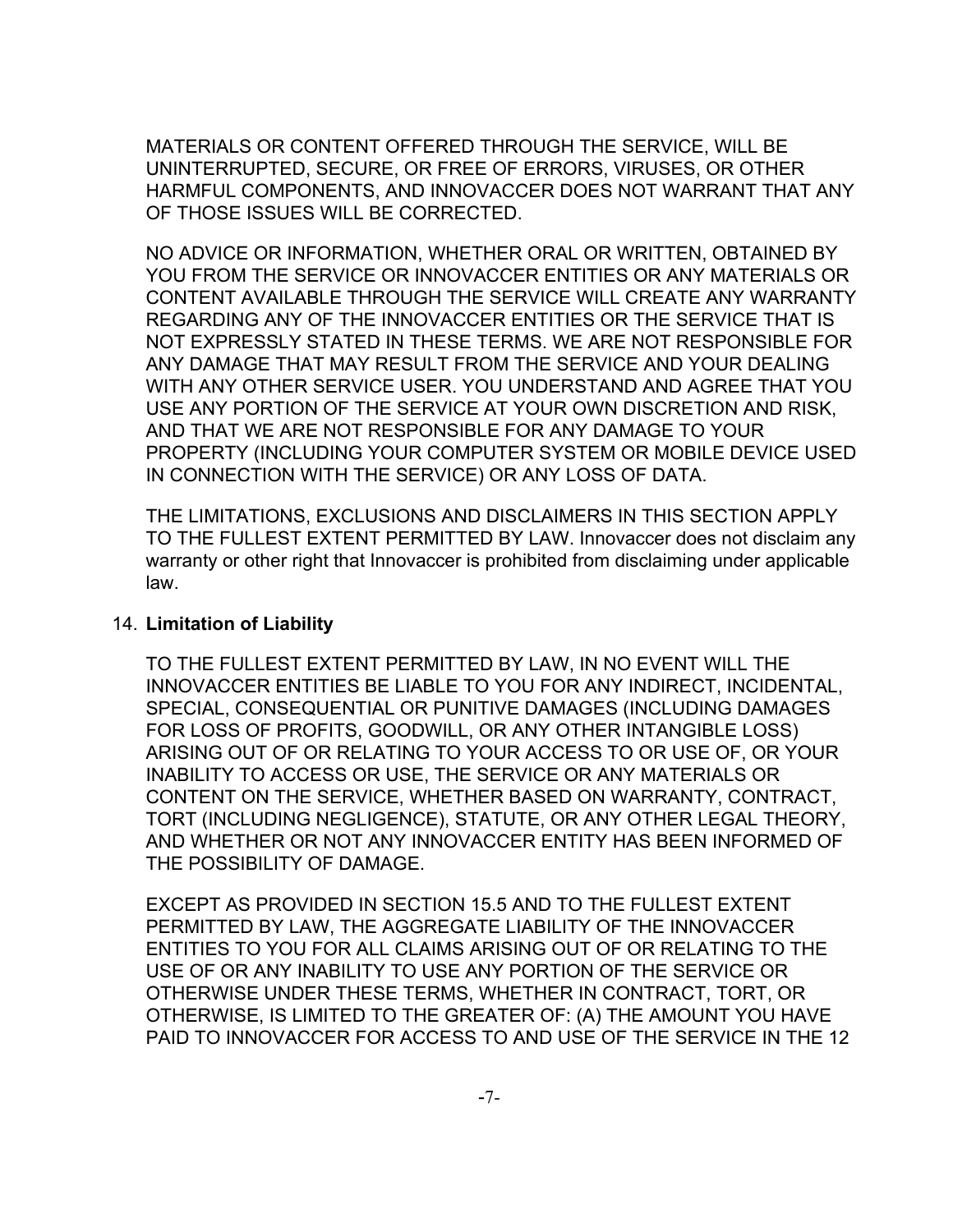MONTHS PRIOR TO THE EVENT OR CIRCUMSTANCE GIVING RISE TO CLAIM; OR (B) \$100.

EACH PROVISION OF THESE TERMS THAT PROVIDES FOR A LIMITATION OF LIABILITY, DISCLAIMER OF WARRANTIES, OR EXCLUSION OF DAMAGES IS INTENDED TO AND DOES ALLOCATE THE RISKS BETWEEN THE PARTIES UNDER THESE TERMS. THIS ALLOCATION IS AN ESSENTIAL ELEMENT OF THE BASIS OF THE BARGAIN BETWEEN THE PARTIES. EACH OF THESE PROVISIONS IS SEVERABLE AND INDEPENDENT OF ALL OTHER PROVISIONS OF THESE TERMS. THE LIMITATIONS IN THIS SECTION 14 WILL APPLY EVEN IF ANY LIMITED REMEDY FAILS OF ITS ESSENTIAL PURPOSE.

#### 15. **Dispute Resolution and Arbitration**

- 15.1 **Generally**. In the interest of resolving disputes between you and Innovaccer in the most expedient and cost effective manner, and except as described in Section 15.2 and 15.3, you and Innovaccer agree that every dispute arising in connection with these Terms will be resolved by binding arbitration. Arbitration is less formal than a lawsuit in court. Arbitration uses a neutral arbitrator instead of a judge or jury, may allow for more limited discovery than in court, and can be subject to very limited review by courts. Arbitrators can award the same damages and relief that a court can award. This agreement to arbitrate disputes includes all claims arising out of or relating to any aspect of these Terms, whether based in contract, tort, statute, fraud, misrepresentation, or any other legal theory, and regardless of whether a claim arises during or after the termination of these Terms. YOU UNDERSTAND AND AGREE THAT, BY ENTERING INTO THESE TERMS, YOU AND Innovaccer ARE EACH WAIVING THE RIGHT TO A TRIAL BY JURY OR TO PARTICIPATE IN A CLASS ACTION.
- 15.2 **Exceptions**. Despite the provisions of Section 15.1, nothing in these Terms will be deemed to waive, preclude, or otherwise limit the right of either party to: (a) bring an individual action in small claims court; (b) pursue an enforcement action through the applicable federal, state, or local agency if that action is available; (c) seek injunctive relief in a court of law in aid of arbitration; or (d) to file suit in a court of law to address an intellectual property infringement claim.
- 15.3 **Opt-Out**. If you do not wish to resolve disputes by binding arbitration, you may opt out of the provisions of this Section 15 within 30 days after the date that you agree to these Terms by sending a letter to Innovaccer Inc., Attention: Legal Department – Arbitration Opt-Out, Suite 1829, Floor 18<sup>th</sup>, 535 Mission St, San Francisco, CA 94105 that specifies: your full legal name, NPI,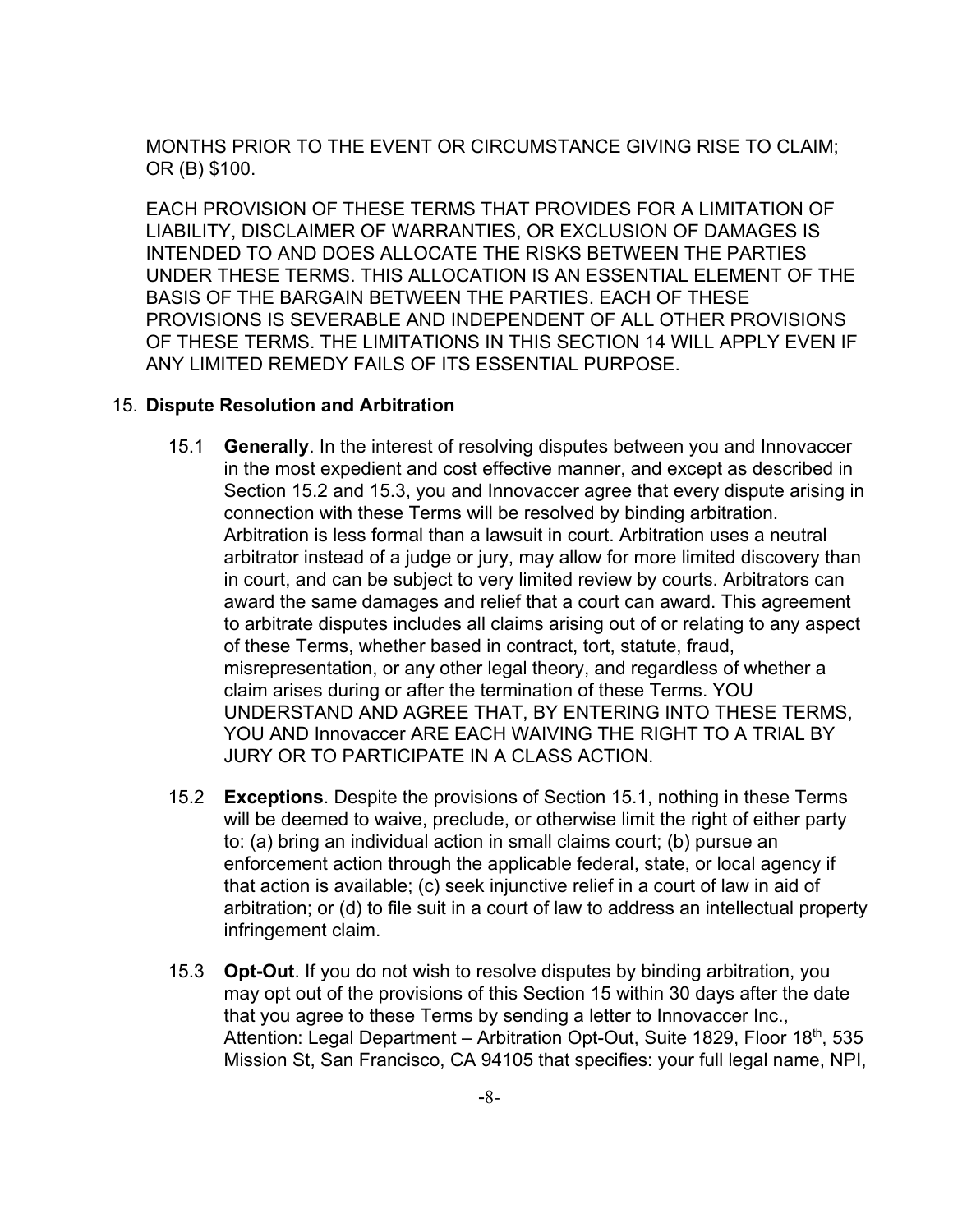and a statement that you wish to opt out of arbitration ("**Opt-Out Notice**"). Once Innovaccer receives your Opt-Out Notice, this Section 15 will be void and any action arising out of these Terms will be resolved as set forth in Section 16.2. The remaining provisions of these Terms will not be affected by your Opt-Out Notice.

- 15.4 **Arbitrator**. Any arbitration between you and Innovaccer will be settled under the Federal Arbitration Act and administered by the American Arbitration Association ("**AAA**") under its Consumer Arbitration Rules (collectively, "**AAA Rules**") as modified by these Terms. The AAA Rules and filing forms are available online at [www.adr.org](http://www.adr.org/), by calling the AAA at 1-800-778-7879, or by contacting Innovaccer. The arbitrator has exclusive authority to resolve any dispute relating to the interpretation, applicability, or enforceability of this binding arbitration agreement.
- 15.5 **Notice of Arbitration; Process**. A party who intends to seek arbitration must first send a written notice of the dispute to the other party by certified U.S. Mail or by Federal Express (signature required) or, only if that other party has not provided a current physical address, then by electronic mail ("**Notice of Arbitration**"). Innovaccer's address for Notice is: Innovaccer Inc., Suite 1829, Floor 18<sup>th</sup>, 535 Mission St, San Francisco, CA 94105. The Notice of Arbitration must: (a) describe the nature and basis of the claim or dispute; and (b) set forth the specific relief sought ("**Demand**"). The parties will make good faith efforts to resolve the claim directly, but if the parties do not reach an agreement to do so within 30 days after the Notice of Arbitration is received, you or Innovaccer may commence an arbitration proceeding. All arbitration proceedings between the parties will be confidential unless otherwise agreed by the parties in writing. During the arbitration, the amount of any settlement offer made by you or Innovaccer must not be disclosed to the arbitrator until after the arbitrator makes a final decision and award, if any. If the arbitrator awards you an amount higher than the last written settlement amount offered by Innovaccer in settlement of the dispute prior to the award, Innovaccer will pay to you the higher of: (i) the amount awarded by the arbitrator; or (ii) \$10,000.
- 15.6 **Fees**. If you commence arbitration in accordance with these Terms, Innovaccer will reimburse you for your payment of the filing fee, unless your claim is for more than \$10,000, in which case the payment of any fees will be decided by the AAA Rules. Any arbitration hearing will take place at a location to be agreed upon in San Francisco County, California, but if the claim is for \$10,000 or less, you may choose whether the arbitration will be conducted: (a) solely on the basis of documents submitted to the arbitrator; (b) through a non-appearance based telephone hearing; or (c) by an in-person hearing as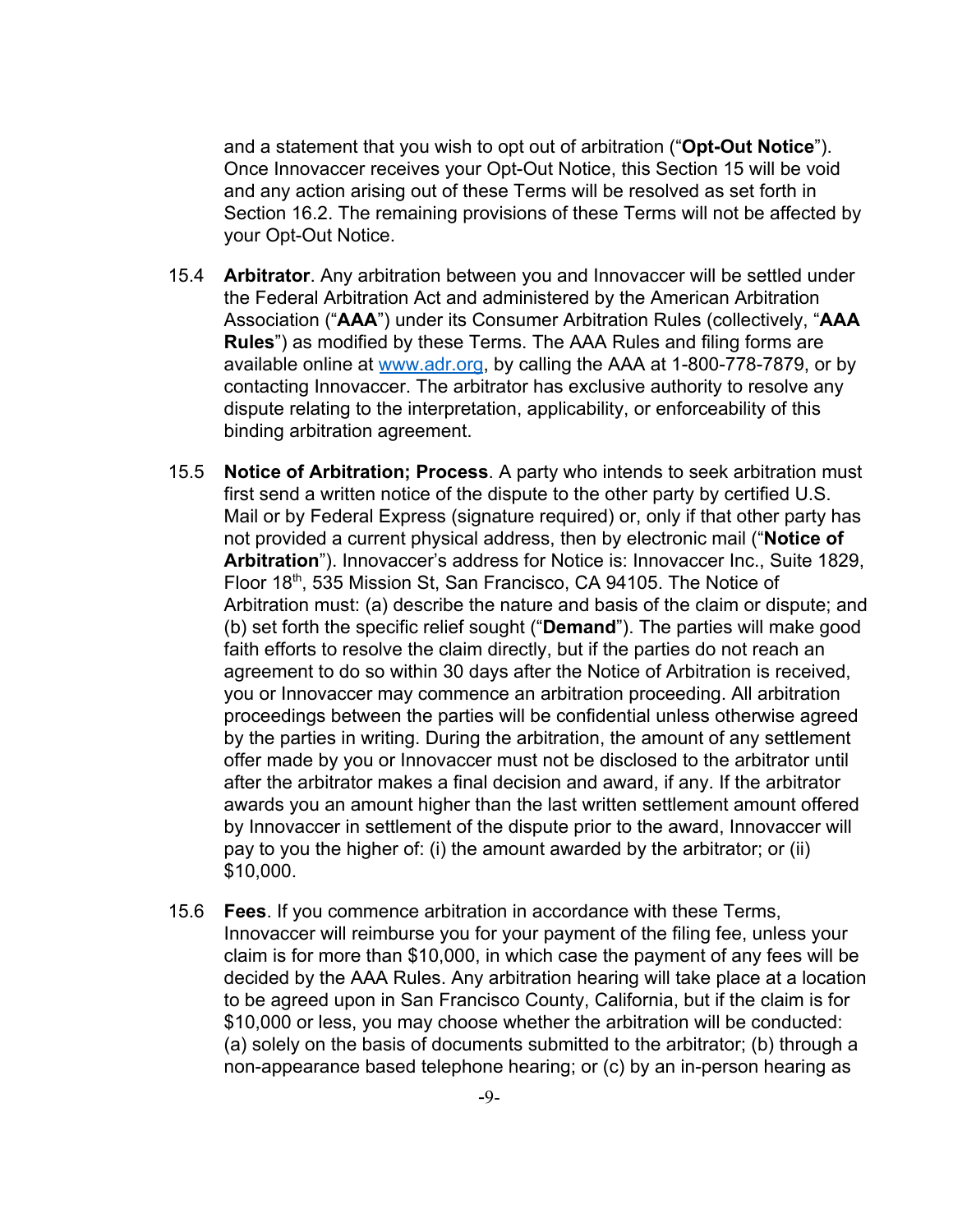established by the AAA Rules in the county (or parish) of your billing address. If the arbitrator finds that either the substance of your claim or the relief sought in the Demand is frivolous or brought for an improper purpose (as measured by the standards set forth in Federal Rule of Civil Procedure 11(b)), then the payment of all fees will be governed by the AAA Rules. In that case, you agree to reimburse Innovaccer for all monies previously disbursed by it that are otherwise your obligation to pay under the AAA Rules. Regardless of the manner in which the arbitration is conducted, the arbitrator must issue a reasoned written decision sufficient to explain the essential findings and conclusions on which the decision and award, if any, are based. The arbitrator may make rulings and resolve disputes as to the payment and reimbursement of fees or expenses at any time during the proceeding and upon request from either party made within 14 days of the arbitrator's ruling on the merits.

- 15.7 **No Class Actions**. YOU AND INNOVACCER AGREE THAT EACH MAY BRING CLAIMS AGAINST THE OTHER ONLY IN YOUR OR ITS INDIVIDUAL CAPACITY AND NOT AS A PLAINTIFF OR CLASS MEMBER IN ANY PURPORTED CLASS OR REPRESENTATIVE PROCEEDING. Further, unless both you and Innovaccer agree otherwise, the arbitrator may not consolidate more than one person's claims, and may not otherwise preside over any form of a representative or class proceeding.
- 15.8 **Modifications to this Arbitration Provision**. If Innovaccer makes any future change to this arbitration provision, other than a change to Innovaccer's address for Notice of Arbitration, you may reject the change by sending us written notice within 30 days of the change to Innovaccer's address for Notice of Arbitration, in which case your account with Innovaccer will be immediately terminated and this arbitration provision, as in effect immediately prior to the changes you rejected will survive.
- 15.9 **Enforceability**. If Section 16.7 or the entirety of this Section 16 is found to be unenforceable, or if Innovaccer receives an Opt-Out Notice from you, then the entirety of this Section 16 will be null and void and, in that case, the exclusive jurisdiction and venue described in Section 17.2 will govern any action arising out of or related to these Terms.

### 16. **Miscellaneous**

16.1 **General Terms.** These Terms, together with the Privacy Policy and any other agreements expressly incorporated by reference into these Terms, are the entire and exclusive understanding and agreement between you and Innovaccer regarding your use of the Service. You may not assign or transfer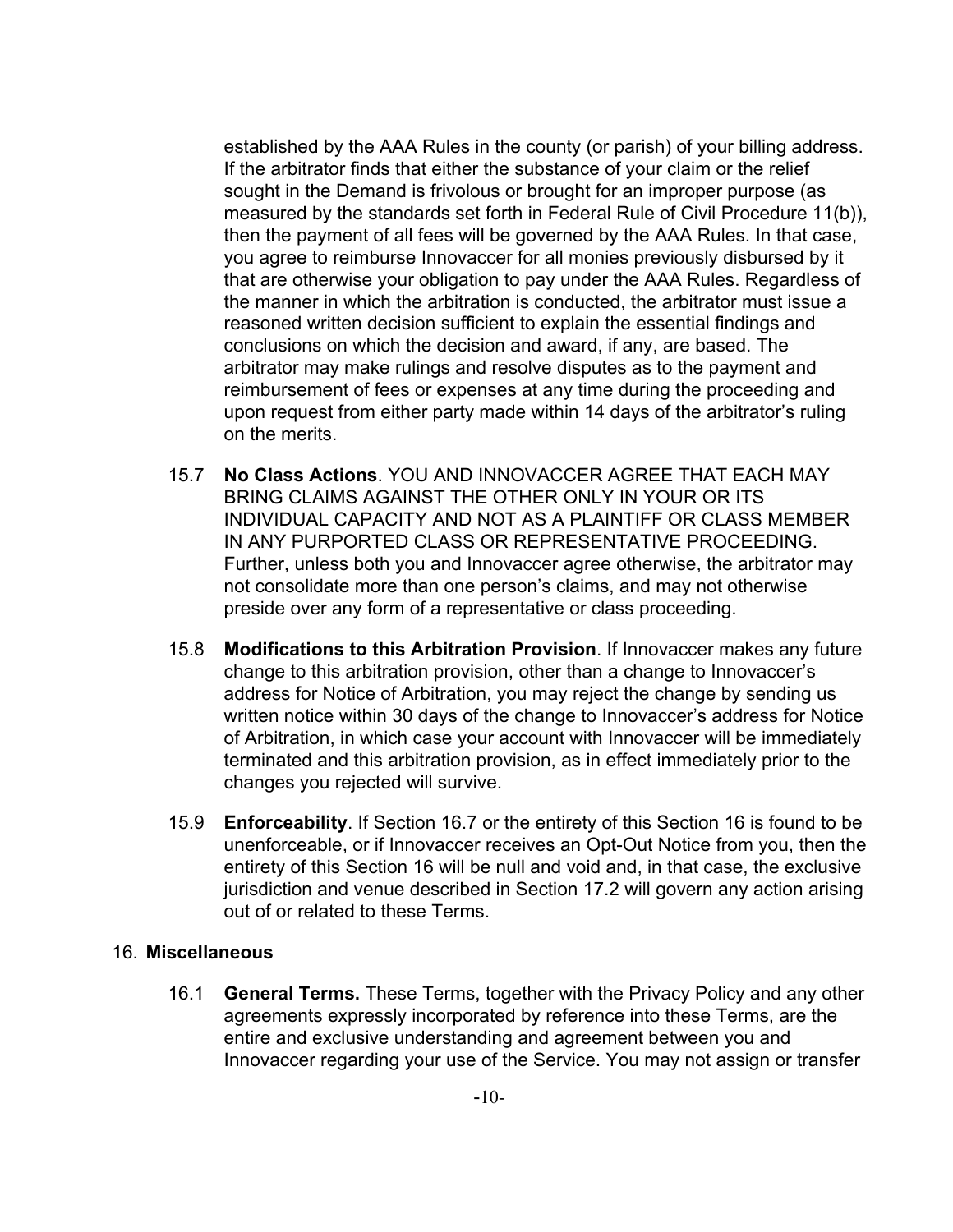these Terms or your rights under these Terms, in whole or in part, by operation of law or otherwise, without our prior written consent. We may assign these Terms at any time without notice or consent. The failure to require performance of any provision will not affect our right to require performance at any other time after that, nor will a waiver by us of any breach or default of these Terms, or any provision of these Terms, be a waiver of any subsequent breach or default or a waiver of the provision itself. Use of section headers in these Terms is for convenience only and will not have any impact on the interpretation of any provision. Throughout these Terms the use of the word "including" means "including but not limited to". If any part of these Terms is held to be invalid or unenforceable, the unenforceable part will be given effect to the greatest extent possible, and the remaining parts will remain in full force and effect.

- 16.2 **Governing Law**. These Terms are governed by the laws of the State of California without regard to conflict of law principles. You and Innovaccer submit to the personal and exclusive jurisdiction of the state courts and federal courts located within San Francisco County, California for resolution of any lawsuit or court proceeding permitted under these Terms.
- 16.3 **Privacy Policy**. Please read the Innovaccer [Privacy Policy](https://innovaccer.com/privacy/) carefully for information relating to our collection, use, storage, disclosure of your personal information. The Innovaccer Privacy Policy is incorporated by this reference into, and made a part of, these Terms.
- 16.4 **Additional Terms**. Your use of the Service is subject to all additional terms, policies, rules, or guidelines applicable to the Service or certain features of the Service that we may post on or link to from the Service (the "**Additional Terms**"). All Additional Terms are incorporated by this reference into, and made a part of, these Terms.
- 16.5 **Consent to Electronic Communications**. By using the Service, you consent to receiving certain electronic communications from us as further described in our Privacy Policy. Please read our Privacy Policy to learn more about our electronic communications practices. You agree that any notices, agreements, disclosures, or other communications that we send to you electronically will satisfy any legal communication requirements, including that those communications be in writing.
- 16.6 **Contact Information.** The Service is offered by Innovaccer Inc., located at Suite 1829, Floor 18<sup>th</sup>, 535 Mission St, San Francisco, California 94105. You